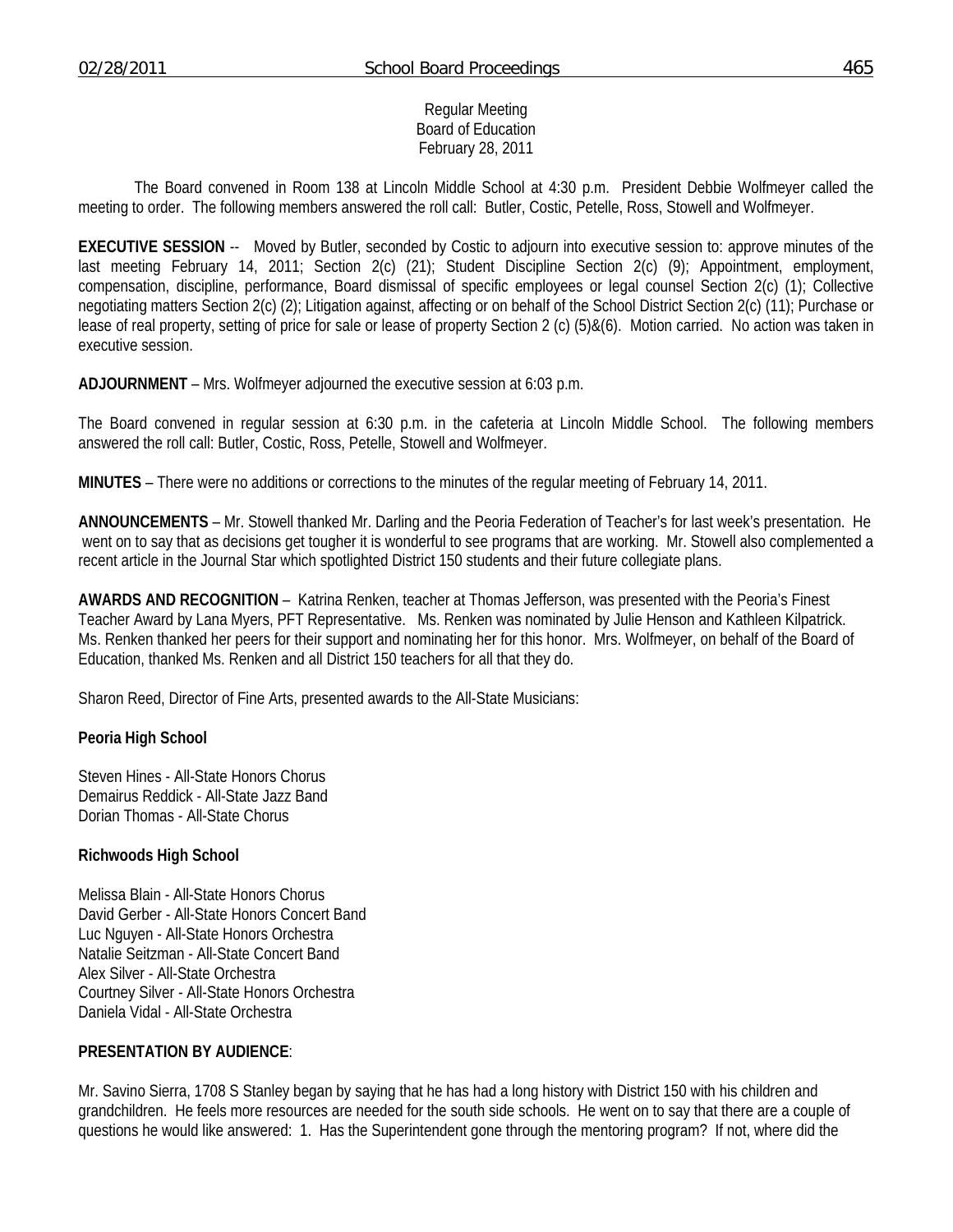money go that was allotted for her mentoring? 2. Why aren't the comments from citizens being televised?

He finished by saying that the Public Works department is going to repair the sidewalks in front of Trewyn school.

Martha Kelly, 3502 N Peoria came to the Board with concerns regarding the reassignment of the Campus Police Sergeants and Officers. She would like to see the District hold off until the end of the year for these reassignments as the officers have developed relationships with students and are able to identify which students belong in the building as well as who doesn't.

She also requested that Mr. Ptacek be left in his current assignment at Richwoods High School until the end of the current school year. Mr. Patacek is capable of fulfilling his job both physically and mentally and a replacement would be at a cost to the District.

Charlie Thomas, 619 Forrest Lawn came to the Board with several concerns. The first being middle school athletics - he feels the gymnasiums these students are using are inadequate and dangerous. He also feels the need for District 150 to have a K – 12 P.E. curriculum and feels younger students are not getting the proper amount of P.E.. instructional time. He would like to see principals left in positions for 5 – 6 years to develop relationships with parents as well as staff and complimented the first Black History assembly at Richwoods High School. He also extended an invitation to participate in the Richwoods High School Biggest Loser competition that will begin in March.

Terry Knapp, 922 W Wilshire expressed concerns with transparency in District 150 as he feels is evidenced in a handout to the BOE. He feels the FOIA process is flawed – all FOIA requests are being routed through the Attorney at a very high cost. He went on to express concerns with Quest Charter School – someone indicated to him that their child had been accepted to Quest for the next school year but Mr. Knapp's understanding is the selection process for the 2011/2012 school year has not taken place. He also questioned if District 150 is in negotiations with Quest for another building.

Bob Darling, 230 E High Point Rd started off by saying that the Manual vs. Central boys basketball game was not a sellout and went on to compliment Carl Cannon and his Elite students for doing a great job in assisting at the game. Mr. Darling agreed with Charlie Thomas on middle school athletics and announced that a committee is being formed to work on this issue and invited Mr. Thomas to be a part of this committee. Mr. Darling expressed teacher concerns about the Campus Police officers being moved and the possible side affects of these transfers. He went on to say that he has been advised that the climate in a handful of our buildings is out of control and would like to see a learning environment with respectful students. He wished all schools "good luck" on the upcoming ISAT testing.

Lynnette Lee, 113 W Groveland came to support the Transportation Department – drivers and monitors. She does not feel that these employees are treated fairly – the new regime is not willing to honor promises made by the old regime. Restricting overtime for drivers, looming job cuts and low pay are a few of her concerns. She feels the District did not fulfill its duties at the beginning of the school year by adequately staffing the transportation department.

Kasey Groenewold, 435 W Washington came to the Board as Union President for the PBPA #114. He spoke favorably of the Sergeants and Officers saying that these people have a strong commitment and wear many hats on a daily basis. He continued by saying that the involuntary transfers of the officers will be removing a vital aspect of the team and compromising safety in buildings.

**SUPERINTENDENT'S RESPONSE TO AUDIENCE PRESENTATIONS**: Dr. Lathan responded by saying that there are no discussions with Quest Charter School regarding the use of any other District 150 facilities and that PBIS training is needed for next year. She went on to say that all other questions/comments have previously been answered.

Mr. Stowell had several questions/comments: the sidewalks are not the responsibility of the School District, the Quest numbers were inaccurately cited, questioned a purchase order and requested an update on the Grow Your Own program.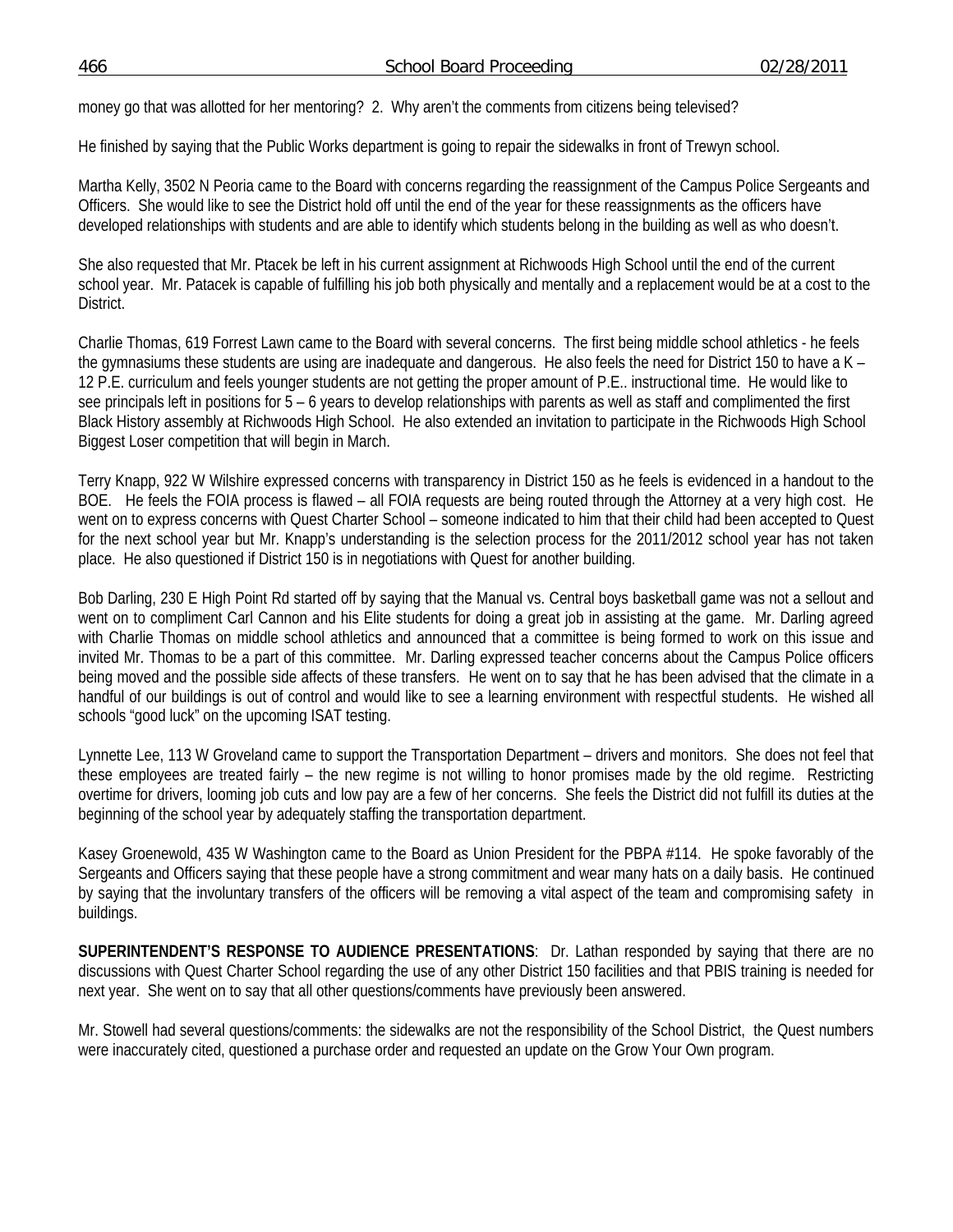## **INFORMATION ITEMS – REPORTS FROM SUPERINTENDENT AND STAFF** –

- 1. REMARKABLE RULE 1 RESPECT OUR CUSTOMER
- 2. REMARKABLE RULE 2 RESPECT LEARNING

Ms. Bev Stenoish gave a brief presentation on Roosevelt Magnet School which was followed by students from Roosevelt performing a dance for the Board, Administration and audience. The performance was led by Cherie Wells.

Mr. Kevin Curtin, Principal, presented an overview of Garfield Primary School. The power point presentation is available for review in the Board Secretary's office.

Ms. Ursula Brown, Principal, presented an overview of Lincoln Middle School. The power point presentation is available for review in the Board Secretary's office.

Mr. Eric Thomas, Principal, presented an overview of Trewyn Middle School. The power point presentation is available for review in the Board Secretary's office. Mr. Stowell questioned Mr. Thomas on the effectiveness of Read 180 and other supplemental services. Mr. Thomas responded by saying he felt that information may differ in each individual school but felt Trewyn's reading scores would reflect the effectiveness of the Read 180 program.

Mrs. Woflmeyer thanked the presenters and commented on how wonderful it is for the Board to see what is going on in the schools.

3. GOAL 3 – RESPECT OUR FINANCES

PURCHASE ORDERS OVER \$2,500 – Dr. Kinney presented this report for the Board's review.

4. GOAL 4 – RESPECT OUR INDIVIDUAL DIFFERENCES Report of Requests under the Freedom of Information Act and Status of Such Requests

# **CONSENT AGENDA –**

Dr. Lathan announced that Shaun Grant, Assistant Principal at Lincoln, will be assuming the roles of Interim Principal of Richwoods High School effective March 1, 2011.

Mrs. Wolfmeyer announced that Deliberation Item #7 Revocation of Board Probation will be pulled from tonight's agenda and that Deliberation Item # 8 Expulsions will be voted on as amended..

ADOPTION OF CONSENT CALENDAR – Moved by Butler, seconded by Costic that the Board of Education adopt the consent calendar.

On roll call, 6 ayes. Motion carried.

GIFTS TO SCHOOL DISTRICT – Moved by Butler, seconded by Costic that the Board of Education accept the following donations letters of appreciation be sent to the donors:

\$175.00 donated by Women in Leadership – Central Illinois to Knoxville Center to be used for the horseback riding outreach

Pizza/gondola coupons, valued at \$500.00, by Avanti's to Glen Oak Primary School for positive behavior awards \$50.00 in merchandise donated by UFS to Glen Oak Primary School to be used for positive behavior rewards Chili and hot dogs, valued by the donor at \$1,000.00, by Alexander's to Glen Oak Primary School for the Chili

Supper/Literacy Night

 Books, valued by the donor at \$50.00, by Karen Hohimer to Glen Oak Primary School Literacy Night Two laptop computers, valued at \$2,400.00, by West Peoria Residents Assoc. to Calvin Coolidge Middle School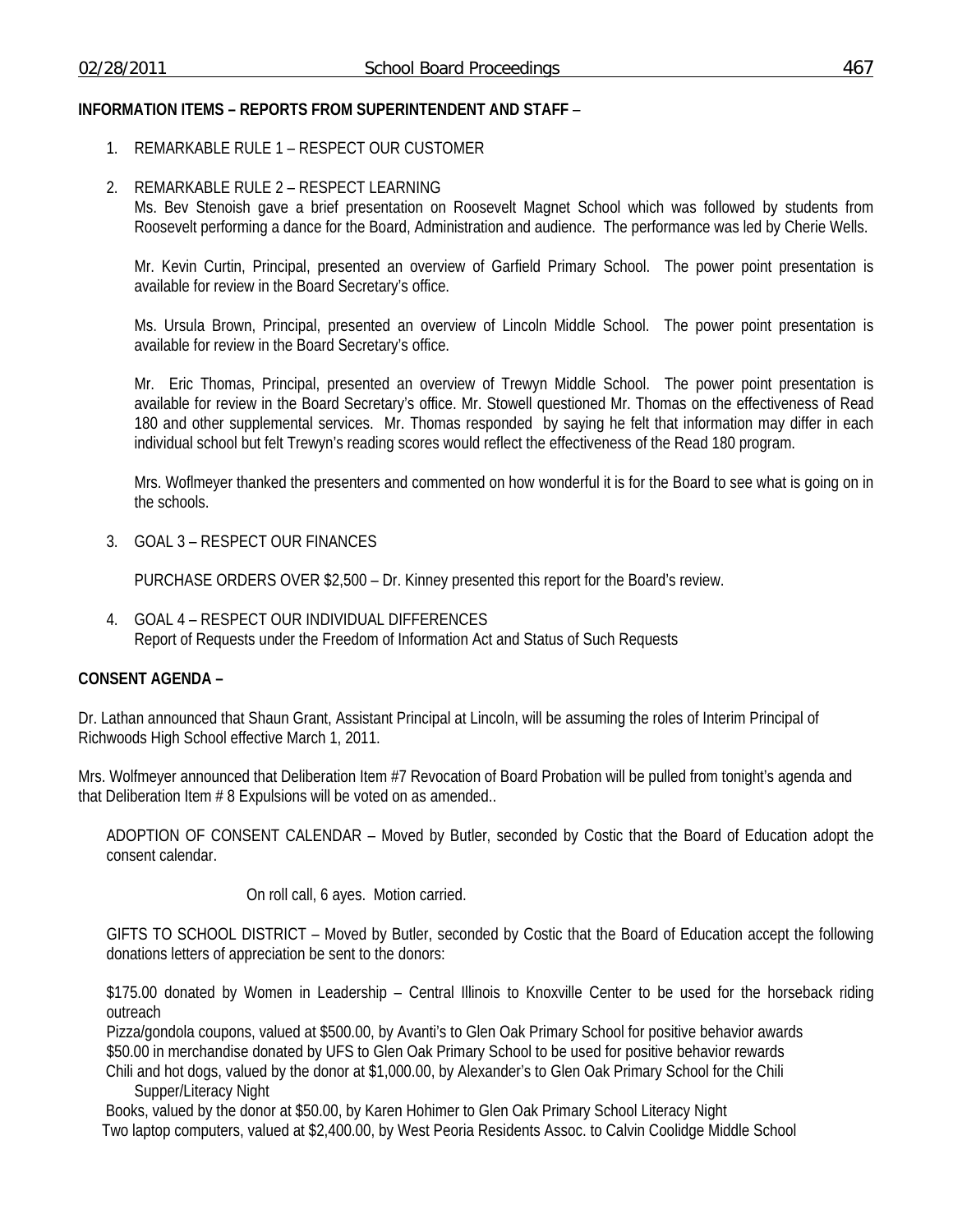Dictionaries, valued at \$100.00, by the Social Security Administration to the Knoxville Center Bowling passes, valued at \$94.00, by Landmark Recreation Center to Sterling Middle School "Caught Being Good" program Movie passes, valued at \$24.00, by Reynold's Theatre to Sterling Middle School "Caught Being Good" program Landmark Health Club passes, valued at \$50.00, by Landmark Complex to Sterling Middle School "Caught Being Good" program

 Skate passes, valued at \$16.00, by Owens Center to Sterling Middle School "Caught Being Good" program \$25.00 donated by Mr. & Mrs. John Booth to Washington School to be used to support school efforts

On roll call, 6 ayes. Motion carried.

PAYMENT OF BILLS – Moved by Butler, seconded by Costic that the Board of Education approve payment of the following bills.

| <b>DESCRIPTION</b>                            | <b>BALANCE SHEET</b> | <b>REVENUE</b> | <b>EXPENSE</b> | <b>TOTAL</b> |
|-----------------------------------------------|----------------------|----------------|----------------|--------------|
| <b>Educational Fund</b><br>Operations, Bldg & | 10272.8              | 0.00           | 731,579.57     | 741,852.37   |
| Maint                                         | 0.00                 | 0.00           | 213,350.37     | 213.350.37   |
| Transportation<br>Capital                     | 35.00                | 0.00           | 58,564.49      | 58,599.49    |
| Improvements<br><b>Fund Summary</b>           | 0.00                 | 0.00           | 61,037.37      | 61,037.37    |
| Totals                                        | 10,307.80            | 0.00           | 1,064,531.80   | 1,074,839.60 |

On roll call, 6 ayes. Motion carried.

HUMAN RESOURCE REPORT – Moved by Butler, seconded by Costic that the Board of Education approve the following human resource report as amended by the administration.

| ı. | <b>Certified Personnel</b>                                                  | <b>Effective Date</b> |
|----|-----------------------------------------------------------------------------|-----------------------|
|    | <b>Appointments</b>                                                         |                       |
|    | Administrator                                                               |                       |
|    | Ptacek, Steven - RHS / Principal - Special Assignment                       | $3/1/11 - 6/10/11$    |
|    | Grant, Shaun - RHS / Interim Principal                                      | 3/1/11                |
|    | Teacher                                                                     |                       |
|    | Hammond, Melissa - MHS / Direct Intervention (Hourly)                       | 3/1/11                |
|    | Math                                                                        |                       |
|    | Morgan, Rachel - Glen Oak / Music - Pending<br>Paperwork                    | 3/1/11                |
|    | Wieczorek, David - Von Steuben & Lincoln / Orchestra<br>- Pending Paperwork | 3/1/11                |
|    | Tutor - Hourly                                                              |                       |
|    | Leighty, Susan - Glen Oak / Reading                                         | 2/15/11               |
|    | Everette, Jennifer - St. Thomas / Reading                                   | 3/1/11                |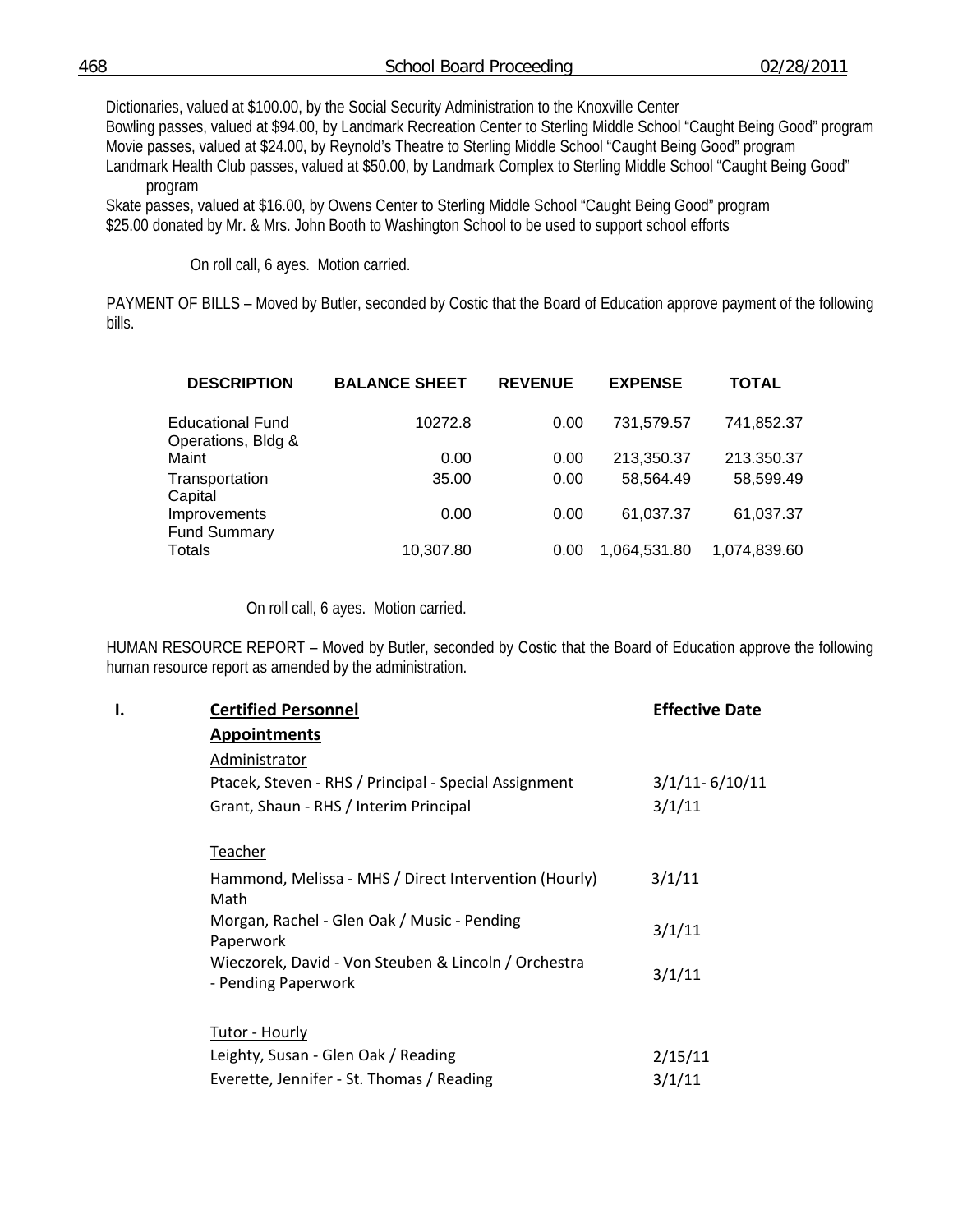|     | <b>Return From Medical Leave</b>                      |                       |
|-----|-------------------------------------------------------|-----------------------|
|     | Administrator                                         |                       |
|     | Warr, Charles - Thomas Jefferson / Asst. Principal    | 2/22/11               |
|     | <b>Leave of Absence</b>                               |                       |
|     | Teacher                                               |                       |
|     | Emken, Carly - Irving / Special Education             | $4/15/11 - 6/6/11$    |
|     | Lee, Donna - Northmoor / 2nd Grade                    | $2/8/11 - 3/14/11$    |
|     | <b>Retirements</b>                                    |                       |
|     | Cushing, Jane - Principal / Franklin                  | 6/30/14               |
|     | Orendorff, Karen - Principal / Jamieson               | 6/30/11               |
|     | Mitts, Nikki - Psychologist / Richwoods               | 6/30/11               |
|     | Teacher                                               |                       |
|     | Lininger, William - Greeley / Special Education       | 6/30/15               |
|     | Wilson, Cheryl - Lincoln / Language Arts              | 6/30/15               |
|     | Brown, Gretchen - Glen Oak / 6th Grade                | 6/30/15               |
|     | Locher, Kathy - Jamieson / Special Education          | 6/30/14               |
|     | Rynearson, Mary - Lindbergh / 8th Grade               | 6/30/15               |
|     | Simmons, Kathi - Jamieson / Special Education         | 7/8/14                |
|     | McCauley, Lawrence - Kellar / Physical Education      | 6/30/15               |
|     | Kenny, Karen - Von Steuben / Special Ed. Teacher      | 6/30/15               |
|     | Scaab, Carol - Peoria Alternative / Special Education | 8/21/15               |
|     | Hipes, Vanessa - Charter Oak / 4th Grade              | 6/30/15               |
|     | Mary Durbin - Mathematics / PHS - (Early Retirement   |                       |
|     | Option)                                               | 6/30/11               |
|     | Donlan, Karen - Teacher / Peoria High                 | 6/30/11               |
|     | O'Neill, Rosemary - Teacher / Peoria High             | 6/30/11               |
|     | <b>Resignations</b>                                   |                       |
|     | Administrator                                         |                       |
|     | Ptacek, Steven - from Principal / RHS                 | 3/1/11                |
|     | - from employment with District                       | 6/10/11               |
|     | Teacher                                               |                       |
|     | Pettinger, Ann Marie                                  | 6/14/11               |
| ΙΙ. | <b>Non-Certified Personnel</b>                        | <b>Effective Date</b> |
|     | <b>Appointments</b>                                   |                       |
|     | Clerical                                              |                       |
|     | Dixon, Daphne - Secretary / Pending Paperwork         | 03/01/11              |
|     | Mack, Tanya - Payroll Specialist / Admin.             | 4/26/11               |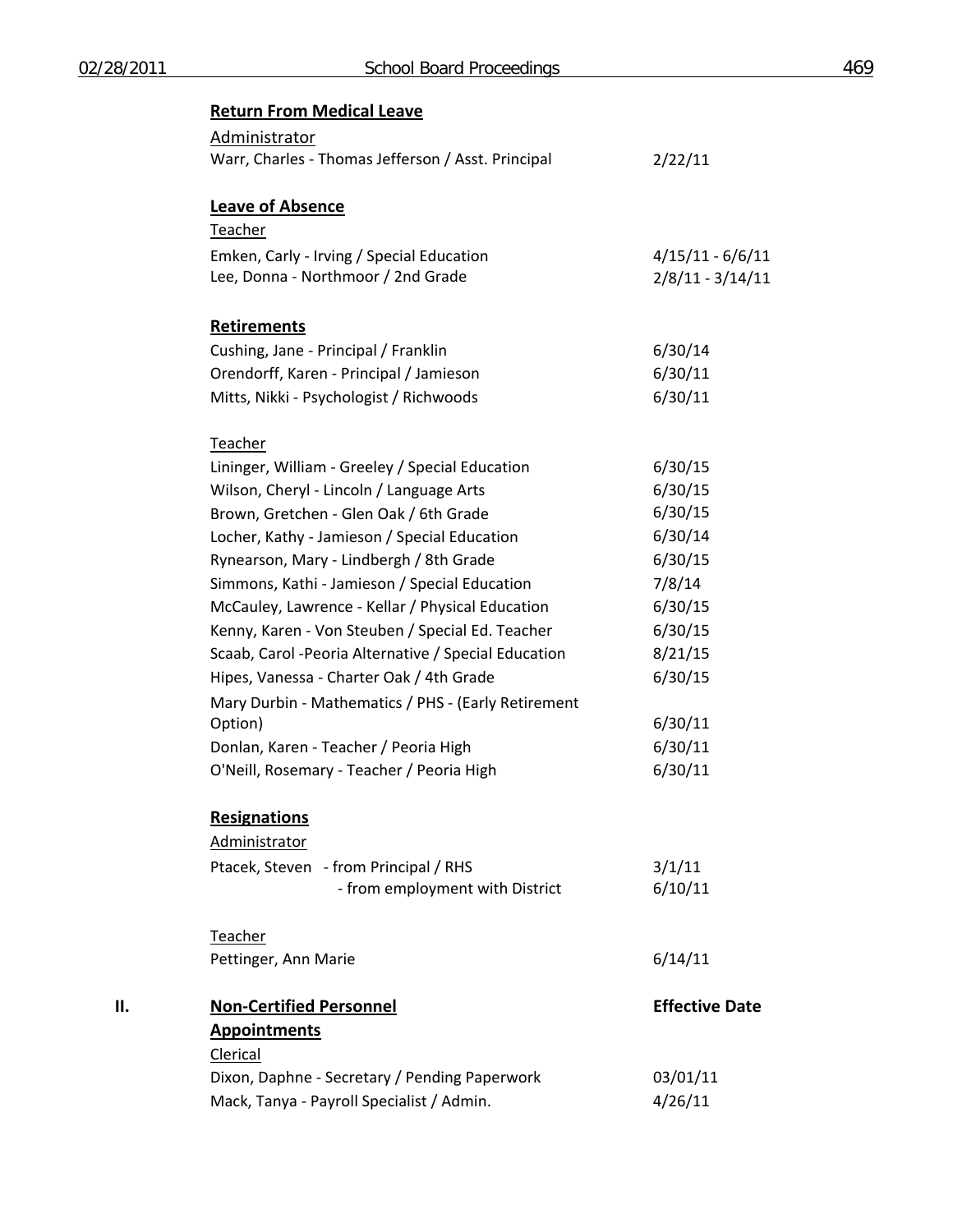| Cafeteria<br>Christianson, Tina - Cafeteria Sub / All Schools<br>Pending Paperwork | 3/1/11              |
|------------------------------------------------------------------------------------|---------------------|
| Davis, Gladis - Cafeteria Sub / All Schools                                        | 3/1/11              |
| Deiss, Barbara - Cafeteria Sub / All Schools                                       | 3/1/11              |
| <b>Pending Paperwork</b>                                                           |                     |
|                                                                                    |                     |
| Coaches                                                                            |                     |
| Miller, Robert - PHS / Girl's Head Soccer                                          | 3/1/11              |
|                                                                                    |                     |
| Job Coach                                                                          |                     |
| Ford, Brittney                                                                     | 3/1/11              |
|                                                                                    |                     |
| Teacher Aide                                                                       |                     |
| Kost, Katie - Thomas Jefferson                                                     | 3/1/11              |
|                                                                                    |                     |
| <b>Paid Administrative Leave</b>                                                   |                     |
| <b>Buildings &amp; Grounds</b>                                                     |                     |
| Budzban, Russell - Director                                                        | $2/15/11 - 2/28/11$ |
|                                                                                    |                     |
| <b>Resignations</b>                                                                |                     |
| Administrator                                                                      |                     |
| Budzban, Russell - Director                                                        | 3/1/11              |
|                                                                                    |                     |
| Cafeteria                                                                          |                     |
| Page, Rachel - Substitute                                                          | 2/22/11             |
|                                                                                    |                     |
| Job Coach                                                                          |                     |
| Karen Preyer                                                                       | 1/6/11              |
|                                                                                    |                     |
| Retirement                                                                         |                     |
| <b>Clerk</b>                                                                       |                     |
| Todd, Gloria - Knoxville Center                                                    | 6/17/11             |
|                                                                                    |                     |
| <b>Leave of Absence</b>                                                            |                     |
| <b>Teacher Aide</b>                                                                |                     |
| Marfell, Jennifer - Jamieson                                                       | $1/3/11 - 2/25/11$  |
|                                                                                    |                     |
| <b>Clerk</b>                                                                       |                     |
| McNulty, Janice - Woodrow Wilson                                                   | 3/1/11              |
|                                                                                    |                     |
| <b>Transportation</b>                                                              |                     |
| Gulley, Mary B - Monitor                                                           | 2/27/11             |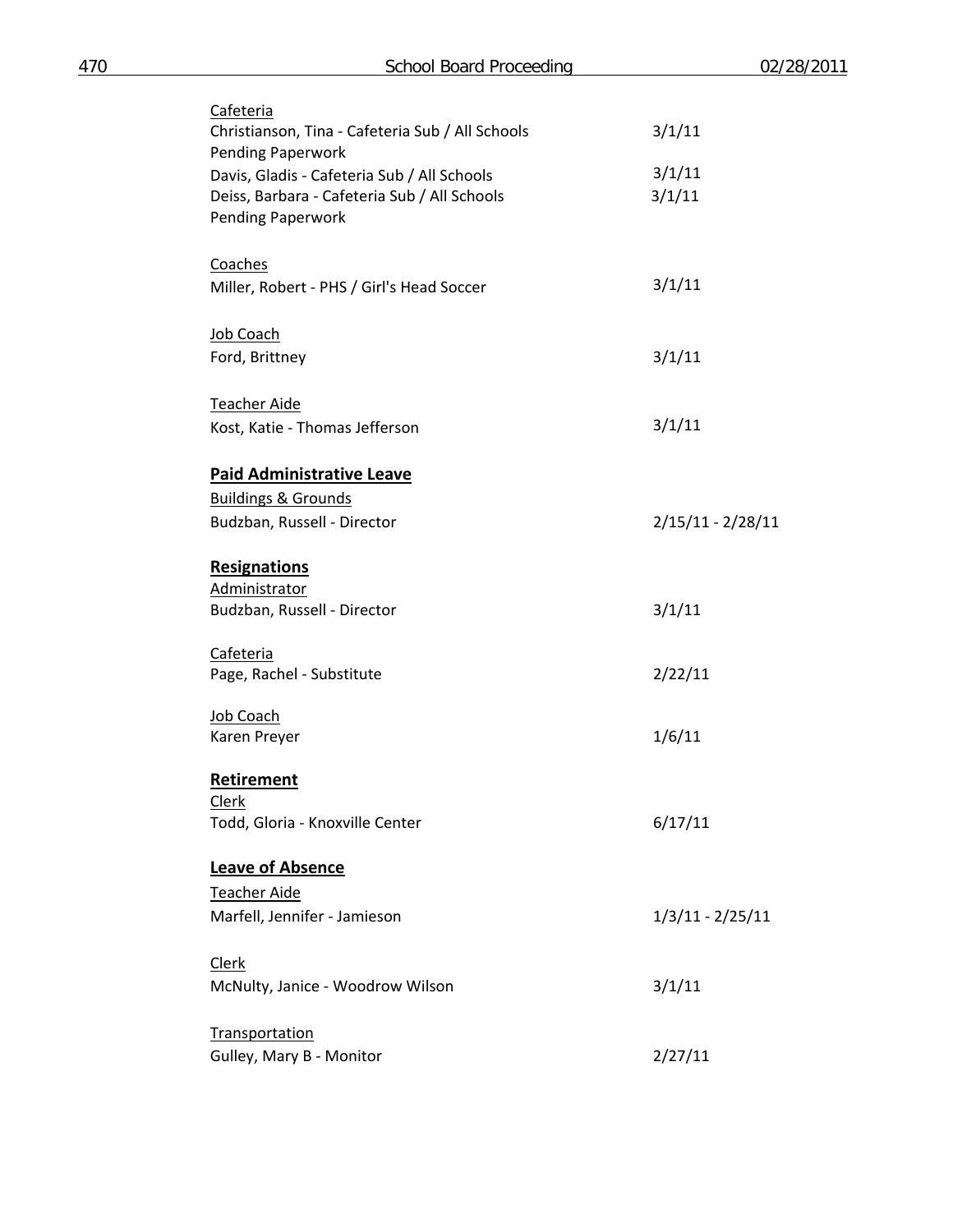# **Transfers**

|     | Cafeteria<br>Lowmack, Towanda - Cafeteria Substitute / ELLRA<br>Calvin Coolidge<br>Sommerville, Tonya - Transportation to Cafeteria<br>Substitute / All Schools | 3/1/11<br>2/16/11     | 3/1/11 |
|-----|-----------------------------------------------------------------------------------------------------------------------------------------------------------------|-----------------------|--------|
|     | <b>Rescinded Previous Employment Offer</b>                                                                                                                      |                       |        |
|     | Transportation                                                                                                                                                  |                       |        |
|     | Gaston, David - Driver                                                                                                                                          | 12/18/10              |        |
|     | Capps, Virginia - Driver                                                                                                                                        | 2/15/11               |        |
|     | Clark, Arwon - Driver                                                                                                                                           | 2/15/11               |        |
|     | Collins, Devena - Driver                                                                                                                                        | 2/15/11               |        |
|     | Parker, Diane - Driver                                                                                                                                          | 2/15/11               |        |
|     | Gordon, Alphonzo - Driver                                                                                                                                       | 2/18/11               |        |
|     | Thompson, JoAngela - Monitor                                                                                                                                    | 2/22/11               |        |
|     | <b>Terminations</b>                                                                                                                                             |                       |        |
|     | Custodian                                                                                                                                                       |                       |        |
|     | Smith, Tristan - Knoxville Center                                                                                                                               | 3/1/11                |        |
| Ш.  | <b>Certified Substitutes</b>                                                                                                                                    | <b>Effective Date</b> |        |
|     | <b>Appointments</b>                                                                                                                                             |                       |        |
|     | <b>Teachers</b>                                                                                                                                                 |                       |        |
|     | Daniels, Tod                                                                                                                                                    | 3/1/11                |        |
|     | Davis, Sondra                                                                                                                                                   | 3/1/11                |        |
|     | Doornobs, Kristina                                                                                                                                              | 3/1/11                |        |
|     | Hammond, Joshua                                                                                                                                                 | 3/1/11                |        |
|     | Kosier, Jeanette                                                                                                                                                | 3/1/11                |        |
|     | McCarrell, Andrew                                                                                                                                               | 3/1/11                |        |
|     | Roszell, Anne                                                                                                                                                   | 3/1/11                |        |
|     | <b>Resignations</b>                                                                                                                                             |                       |        |
|     | Teacher                                                                                                                                                         |                       |        |
|     | Hoffman, Kathryn                                                                                                                                                | 2/22/11               |        |
| IV. | <b>Non-Certified Substitutes</b>                                                                                                                                | <b>Effective Date</b> |        |
|     | <b>Appointments</b>                                                                                                                                             |                       |        |
|     | Teacher Aide                                                                                                                                                    |                       |        |
|     | Perrin, Stephanie                                                                                                                                               | 3/1/11                |        |
|     | <b>Resignations</b>                                                                                                                                             |                       |        |
|     | <b>Attendants</b>                                                                                                                                               |                       |        |
|     | Burse, Paul                                                                                                                                                     | 2/22/11               |        |
|     |                                                                                                                                                                 |                       |        |

On roll call, 6 ayes. Motion carried.